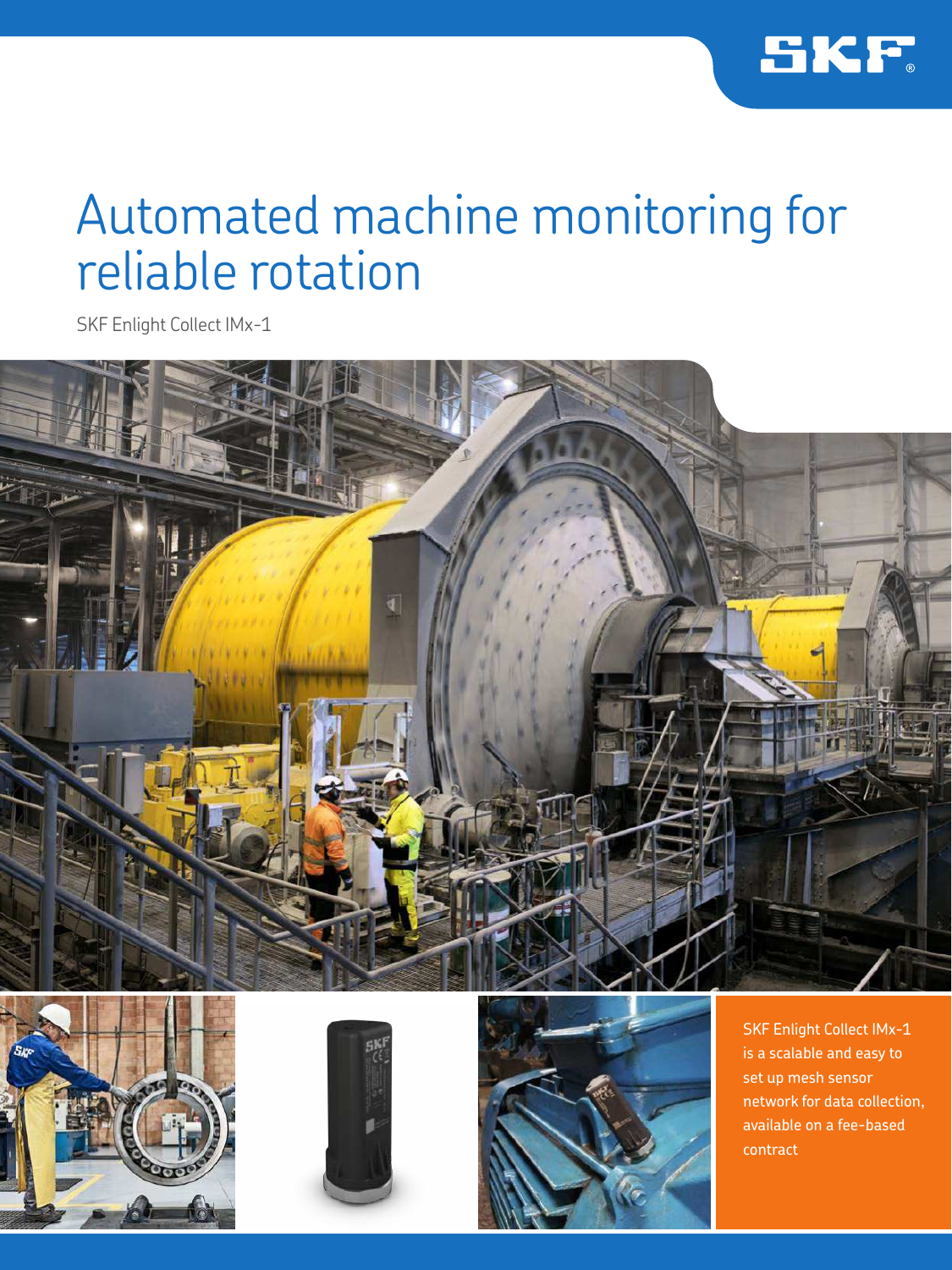# A new way to achieve reliable rotation, and a new way to purchase it



Increasing demands on plant performance puts increasing pressure on machinery. To avoid unnecessary downtime, equipment needs to be monitored more often. As less time and resources are available for manual walk-arounds, automation is crucial.

Now there is a new way to achieve reliable rotation, and a new way to purchase it. SKF Enlight Collect IMx-1 sensors allow you to build an automated machine monitoring system powered by cloud based IoT solutions and AI driven analytics. It is wireless, easily scalable and connected to SKF Rotating Equipment Performance Centers.

You can easily get started with a fee-based contract, and access automated predictive maintenance on your operating budget.

**Automate** costly manual walk-around inspection programs

> **Enable** data collection at locations where manual collection is prohibited

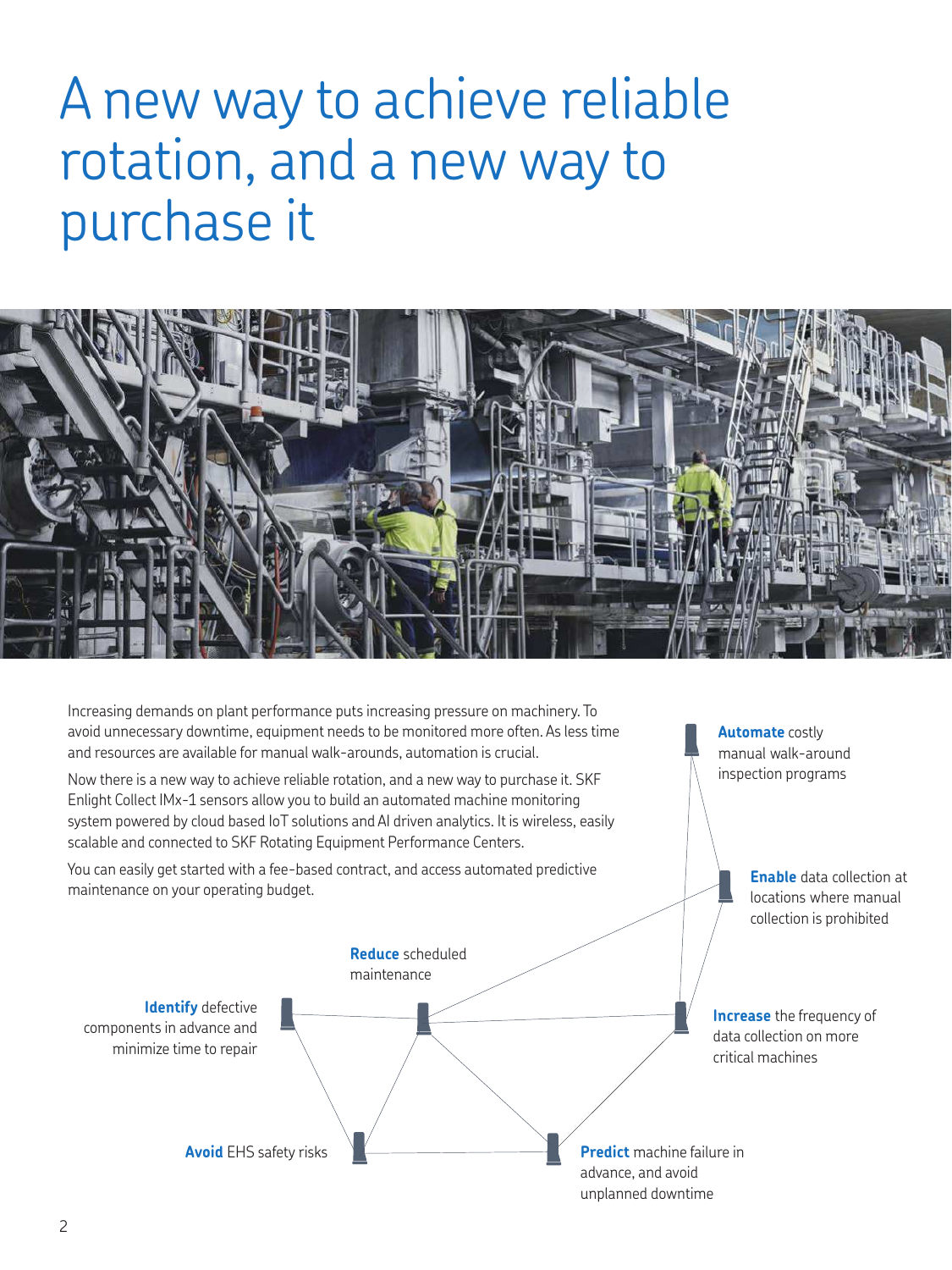# What makes automated machine monitoring possible?

IMx-1 sensors communicate machine data over a low energy mesh network – designed to navigate data around the wireless obstacles presented by typical industrial environments – back to a gateway. This, in turn connects to the plant's network, or to the internet for use by hosted monitoring services via SKF Cloud and expertise from SKF Rotating Equipment Performance Centres. SKF Enlight Collect IMx-1 is one system that can replace many, and a key to proactive maintenance that allows you to avoid unplanned downtime.

#### SKF Enlight Collect IMx-1 can detect and process common issues like:

- Unbalance
- Misalignment
- Temperatures
- Looseness
- Electrically induced vibration
- Early stage damage to bearings and gears